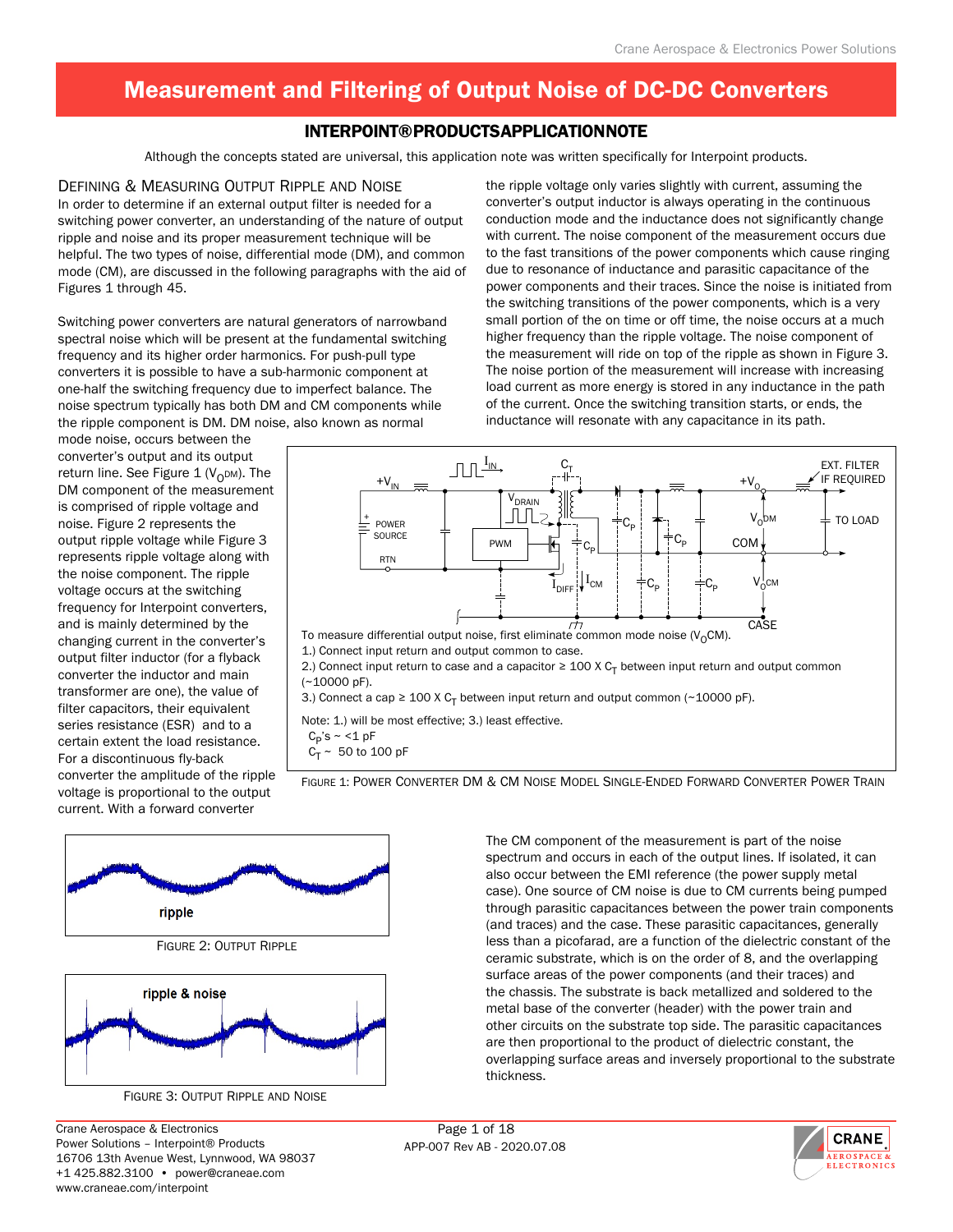### Interpoint® Products Application Note



Figure 4: Using a Transformer to Suppress CM Noise

Although the power train components generate CM current components into the case due to the high dv/dt across their parasitic capacitances to the case, the CM output noise problem is mainly due to the transformer inter-winding capacitance,  $C_T$ . Refer again to the model of Figure 1,  $C_T$  is distributed between the primary and secondary windings, which forms a high ratio capacitive divider with the output-to-case parasitics. Much of the high level pulses at the primary side power MOSFET drain appear as secondary noise common to both output lines. For an input line voltage of 28 volts the peak-to-peak voltage excursion on the power switch drain will be approximately 50 volts. In the absence of any CM suppression, a large AC voltage will be commutated to all output lines of the secondary winding by the inter-winding capacitance,  $C_T$ , and is referenced to the input power return. A magnitude of 20 volts peak to peak is a typical amplitude seen at the output when referenced to the input power return. This CM noise voltage can be suppressed by forming a capacitive divider with the inter-winding capacitance,  $C_T$ , and implemented by connecting a capacitor from output common to input power return. If  $C_T$  is 50 picofarads, then connecting a 50 nanofarad ceramic capacitor from output common to input return will reduce the CM noise from 20 volts to about 20 millivolts.

The DM ripple will generally have a magnitude of less than 50 millivolts peak to peak for forward converters, and typically more than 50 millivolts peak to peak for fly-back converters. However, if the CM noise is not suppressed as suggested above, it can have a magnitude of several volts, and may appear as DM mode noise due to poor CM rejection of the noise measurement equipment. CM noise is generally not important in most system applications but can cause misleading and excessive DM noise measurements. An oscilloscope is usually used to make noise measurements and may have a DM bandwidth of 100 MHz or more, but will usually have poor common mode rejection over this bandwidth. The power converter CM output noise spectrum will have a bandwidth of several tens of MHz, and the magnitude can be significantly higher than the DM spectrum. An accurate DM noise measurement will usually require that the CM noise spectrum be suppressed prior

to making the measurements. One method of suppression is to connect both input and output commons to the case and use the case as a single point ground. This is practical for bench measurements but may not be practical in the system. A good quality ceramic capacitor from input common to case and from output common to case, should suffice if the unit is mounted on a PC card and direct connections are not possible. The capacitors should be greater than 10,000 pF. The exact value can be determined experimentally. Any traces leading to, or away from the capacitors, should be as short and wide as possible as trace inductance will degrade the high frequency performance of the capacitors. Further, if the circuit is not well damped the Q created by the capacitance and trace inductance can amplify any noise at the LC

resonant frequency. Ideally the capacitors should be surface mount ceramic capacitors. This should reduce the CM spectrum magnitude but may increase the DM noise spectrum, which can easily be filtered by a small value DM ceramic capacitor connected directly across the converter's output terminals.

A transformer, shown in Figure 4, can also be used to reject CM noise for measurement purposes. The transformer should have minimal inter-winding capacitance and a 1:1 turns ratio. A toroid, as shown, with segmented windings or a pot core with separated windings can be used. Excellent results for DM noise measurements on the bench can be achieved with the transformer of Figure 4. The transformer should be terminated in a low impedance of 50 ohms.

The DM output ripple and noise is measured between the two output terminals. Refer to Figure 1. The measurement must be carried out at the pins using short probe leads to reduce the pickup of radiated noise. If an oscilloscope with a differential bandwidth of 100 MHz is used, along with a 10 x probe, it is important to be sure the probe connections to the test sample are good over this bandwidth. The probe ground lead, which is about 6 inches long, has a lead inductance of about 100 nanohenries (close to 20 nH per inch) This inductance equates to 10 ohms reactive at 16 MHz, and increases at a 6 dB/octave rate with frequency. The probe ground is not an acceptable ground connection for noise measurements, but rather is an excellent antenna for radiated noise pickup as well as a high impedance for any circulating ground loop currents to flow through (exactly what we don't want). To improve the situation, remove the ground lead and probe clip and use the probe tip and barrel ground lead as shown in Figure 5, "A. Recommended Method". To make noise measurements on a PC card where the power converter is installed, add the shortest possible lengths of wire to either the tip or the barrel ground to reduce series lead inductance. Using a rectangular cross section conductor for this purpose, as shown in Figure 5 "B. Probe with Extension", is preferred as it reduces lead inductance as compared to round wire.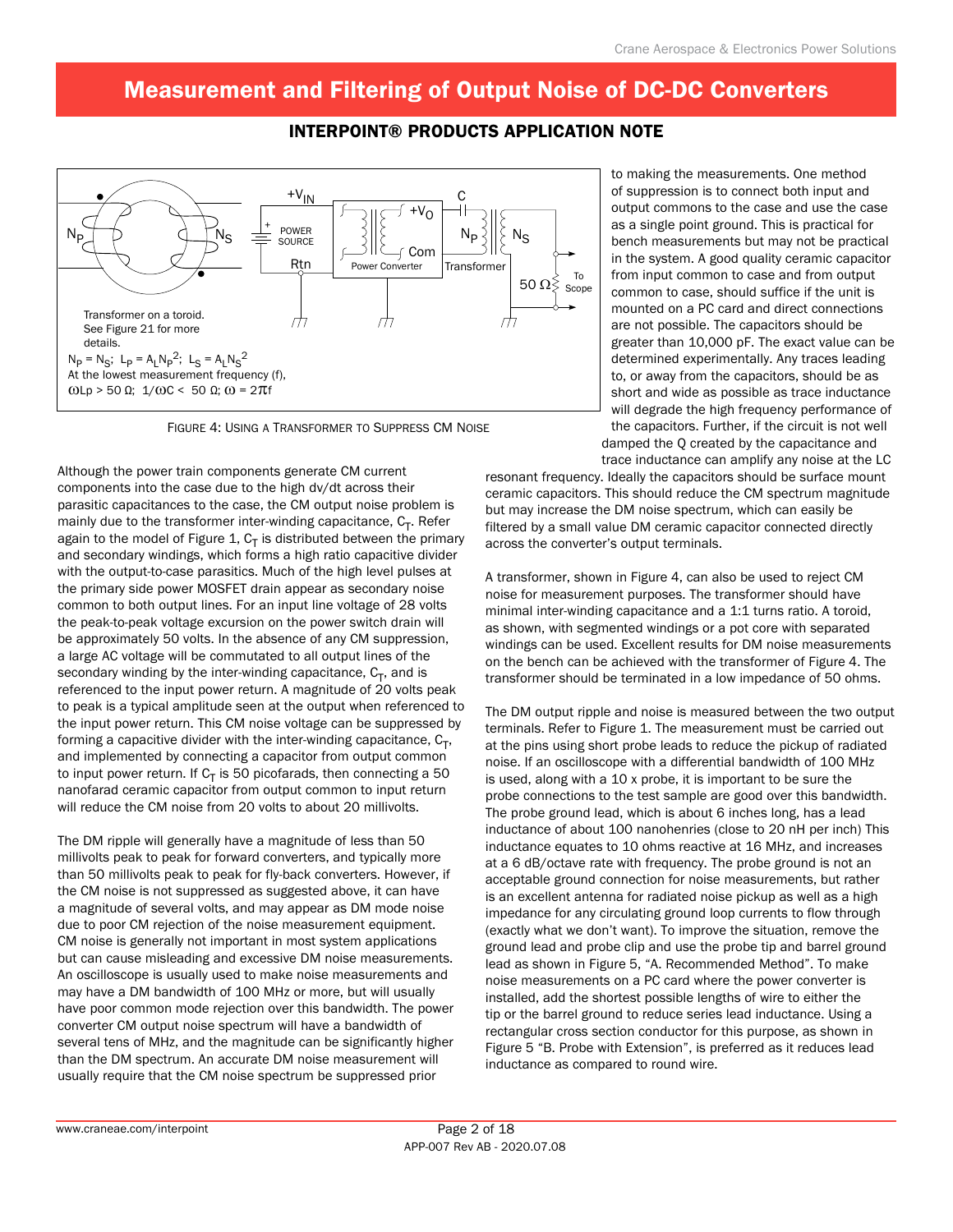### Interpoint® Products Application Note



Figure 5: Noise Measurement Methods

Alternately, a 50 ohm coaxial cable can be used in lieu of the 10 x probe. The same precautions about short leads also apply here. This setup, shown in Figure 5 "C Alternate Method", will require that the scope reading be multiplied by 2 as the two 50 ohm resistors create a voltage divider. The 50 ohm resistor shown at the scope end of the cable can be a 50 ohm terminal that interfaces between the cable and the scope, or it could be the created by the 50 ohm scope setting. A 2700 pF capacitor can be used to reduce scope bandwidth to 2 MHz to allow observing the lower frequency components only.

Figures 6 through 16 illustrate the problems with common measurement techniques. These scope captures measure the output noise of a single 15 volt output, 30 watt, dc to dc converter (MTR2815S), operating at full load. The scope was set to full bandwidth (100 MHz) and unless stated otherwise a 500 MHz scope probe was used to make the measurements. A small copper clad board was made with the +15 volt trace and its return trace running side by side. The board was soldered to the converter's



Figure 6: Output Measured with 6 Inch Scope Probe

output pins and the measurements were taken on the board. The copper clad board allows us to minimize the distance between the two measurement points, and allows soldering of ceramic capacitors close to the converter's output terminals. The measurements on the board were made as close to the converter's output pins as possible. The vertical voltage scale on the scope has been adjusted in the different scope captures to allow the waveforms to fill the screen as much as possible. This should be considered when comparing results.

The measurement in Figure 6 uses the six inch ground lead that is standard with most scope probes. In this case the ripple voltage is not visible and only the noise component is present. For this measurement the ground lead was kept close to the scope probe to help reduce



Figure 7: Output Measured Using Pig Tail in Figure 8

the noise. The output noise measures 1.47 volts peak to peak. Figure 7 shows measurement results using a pigtail style ground lead (shown in Figure 8) that is commonly used in the industry. The results show 190 millivolts peak to peak, which is much better than the 1.47 volts peak to peak results using the long ground lead, but still somewhat misleading. Figure 9 uses the barrel of the scope probe as the ground connection. A copper tab was also soldered to the ground trace of the copper clad board so that the connection from the ground trace to the barrel of the scope can be made with very low inductance and minimizes the loop. This represents the technique shown in Figure 5 "B. Probe with Extension" and with this technique the measurement has decreased from 190 millivolts peak to peak in Figure 7 to 112 millivolts peak to peak in Figure 9.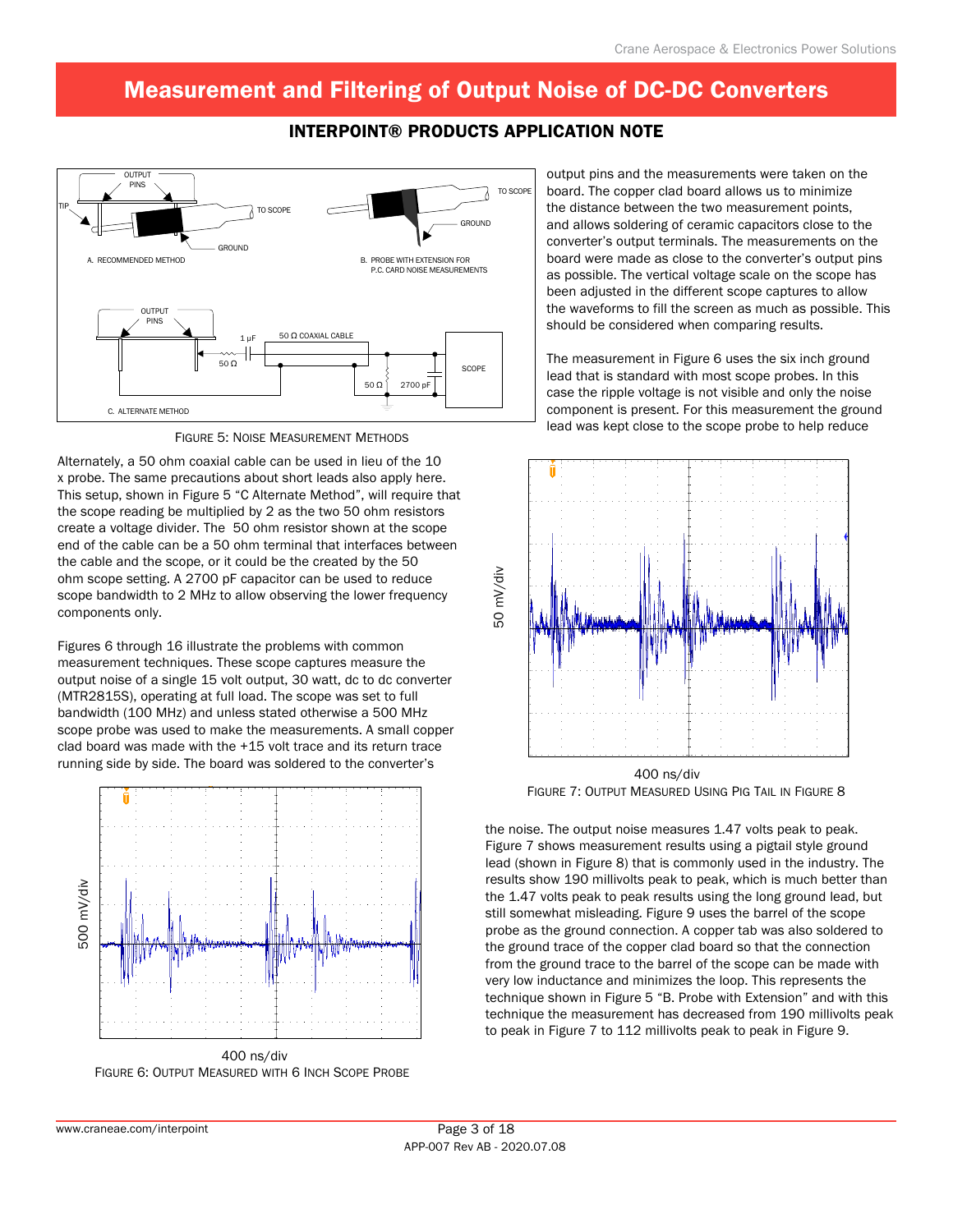### Interpoint® Products Application Note



Figure 8: Pig-Tail Used in Figure 9 Measurement

Since no external components/connections were used to suppress the CM noise, these measurements reflect both CM and DM noise. To get a feel for the CM component of the noise, a measurement was taken with the barrel of the scope probe touching the copper tab (the tab soldered to the ground trace), and the tip of the scope probe also touching the ground trace. In order to optimize the measurement, the distance between the measurement points was made as small as possible. Since we are only measuring the ground trace, no noise should be present. The results, in Figure 10, show the presence of switching and the noise measuring 41.6 millivolts





peak to peak. This is due to the CM noise. The next step would be to suppress the CM noise then retake the data. In order to suppress the CM noise a 0.1 uF capacitor was connected from input common to the converter's chassis and a 0.1 uF capacitor was connected from output common to the converter's chassis. The connections to chassis were made with short wide traces in order to minimize the inductance in the path. This creates a low impedance from the secondary side of the transformer's inter-winding capacitance to the primary. The measurement of Figure 10 was retaken and the results are shown in Figure 11. The switching noise is no longer present



and the scope results do not change much even if the converter is not powered. These results, as well as all further captures in Figure 12-16, use the barrel of the scope probe for the ground connection unless stated otherwise.



Figure 11: Ground Trace CM Noise Suppressed

With the addition of 0.1 uF capacitors connected from input common to chassis and from output common to chassis, the DM measurement across the converter's output was retaken. The results are shown in Figure 12. Now the CM currents are suppressed during the measurement but the DM noise has increased to 364 millivolts peak to peak. The noise occurs at a very high frequency which is easily filtered with a good quality DM ceramic capacitor connected directly at the converter's output terminals. Figure 13 shows the results of the same measurement with a 0.1 uF, ceramic capacitor, connected from the converter's +15 volt rail to the 15 volt return. With a 0.1 uF cap the noise is reduced from 364 millivolts peak to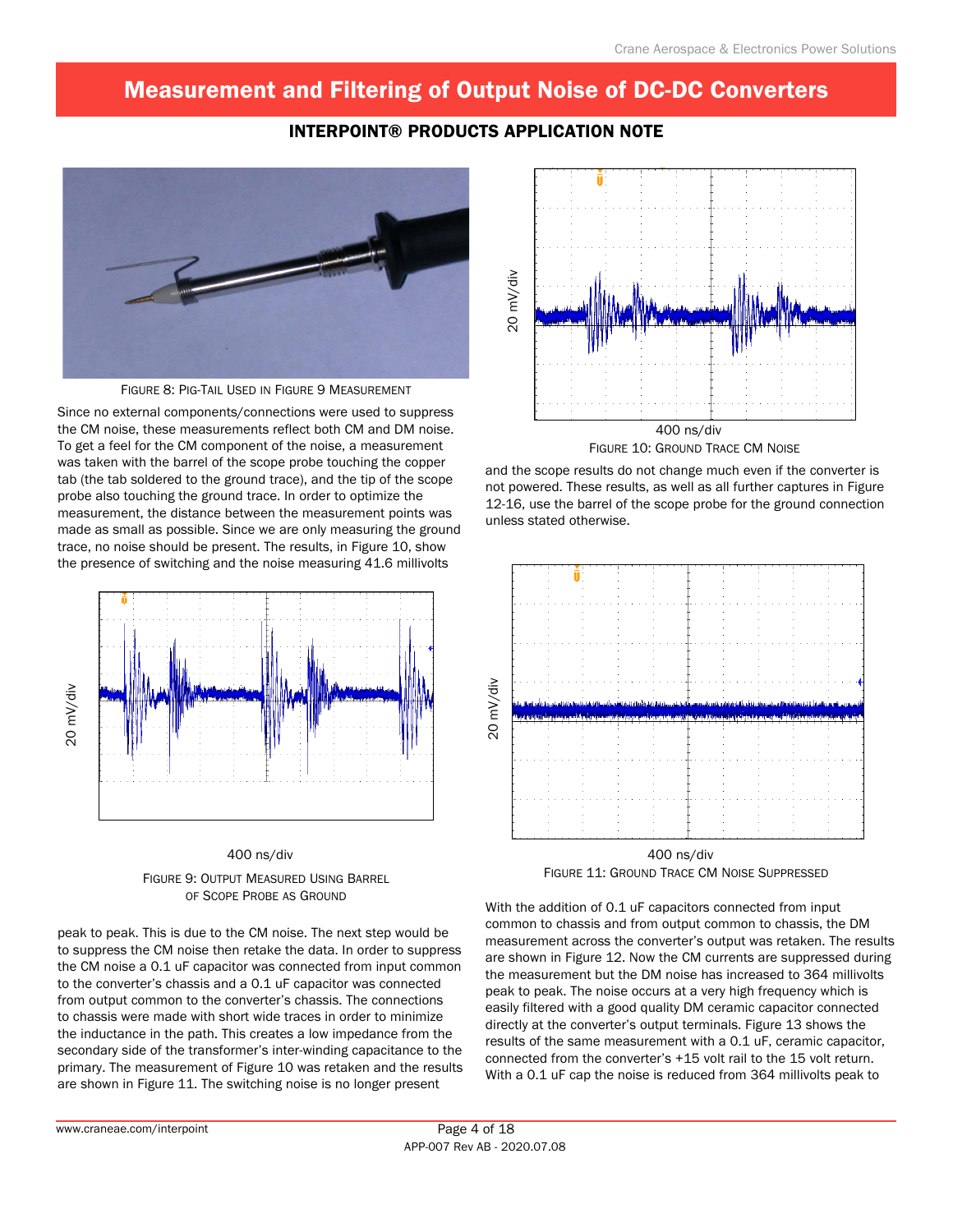

### Interpoint® Products Application Note



peak in Figure 12 to 20.4 millivolts peak to peak in Figure 13. The 0.1 uF capacitor significantly reduced the high frequency noise but does very little for the lower frequency ripple voltage which is now prominent. In reality any noise sensitive system will have many DM, ceramic by pass capacitors, which should reduce the noise to a low level. Having a surface mount technology (SMT) ceramic capacitor directly at the output pins of the converter will keep the high frequency current local, which will help prevent conducted noise from becoming radiated noise.

In order to verify the datasheet parameters the bandwidth of the measurement would need to be limited to the datasheet specifications. For many Interpoint converters this will be 2 MHz. Figure 14 shows the results with using a 2 MHz scope probe similar to the one shown in Figure 5 "C: Alternate Method". For this



FIGURE 15: OUTPUT WITH 2 MHZ PROBE AND DM CAP

measurement no DM capacitors are used at the converter's output, but since this is a DM parameter, both input and output common are connected to chassis via 0.1 uF capacitors in order to suppress the CM noise. The results show 6.3 millivolts peak to peak but since the scope probe divides the measurement by a factor of two the true reading would be 12.6 millivolts peak to peak. Decreasing the length of the connections of the 2 MHz probe reduced the noise further. As a further step the 0.1 uF DM capacitor was added back across the converter's output rails very close to the converter's output pins. The results are shown in Figure 15. Now the noise has decreased from 12.6 millivolts to 6.6 millivolts (3.28 millivolts x 2).

Many times when measuring very low output noise, using a 10 x probe will not show enough detail and it will be hard to determine the actual ripple and noise. In this case a  $1 \times$  probe can be used.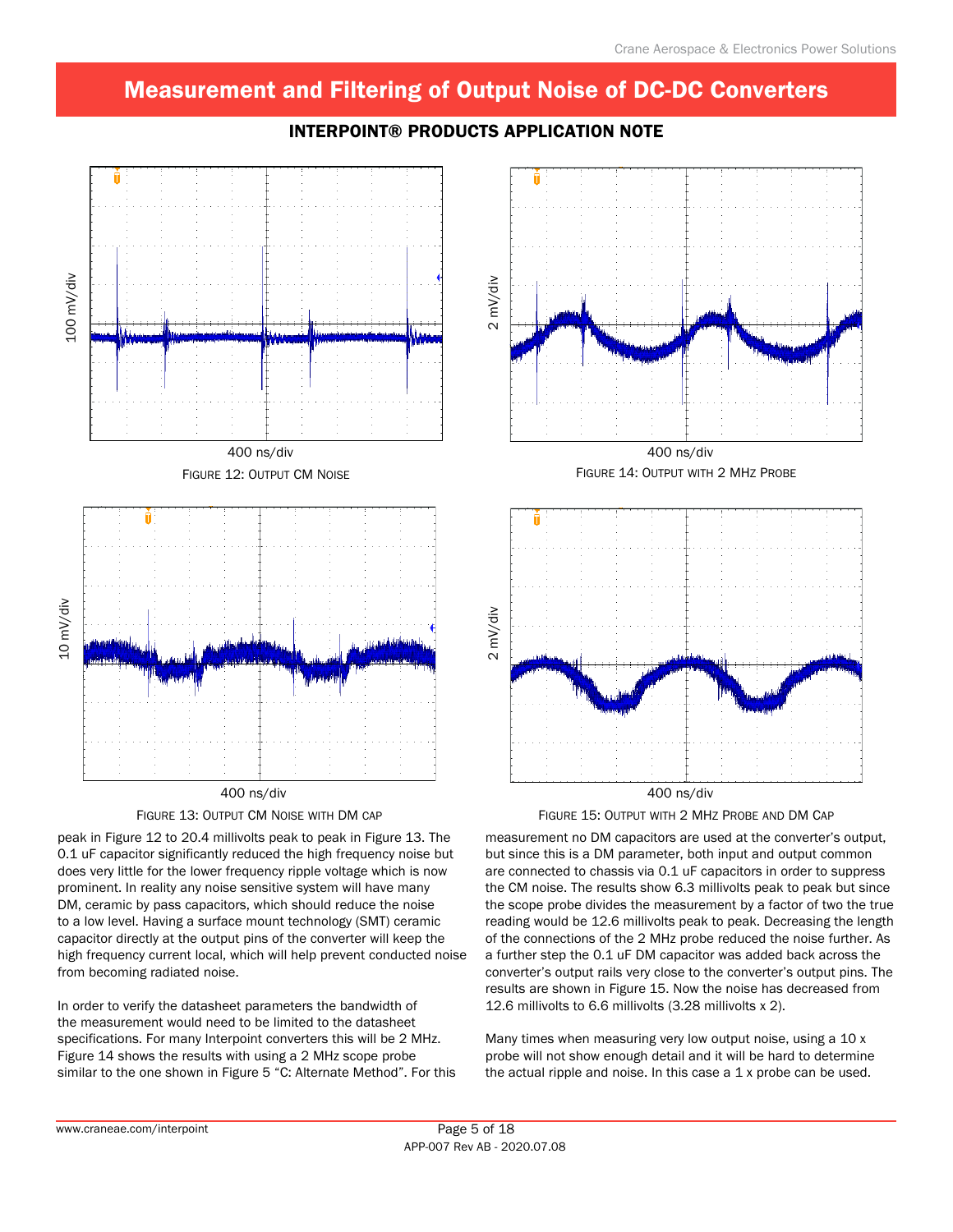Interpoint® Products Application Note



#### Figure 16: Output with 15 MHz Probe

Figure 16 shows the results with a 15 MHz, 1 x probe, being used to measure output noise. In this measurement output common and input common are bypassed to chassis with 0.1 uF ceramic capacitors. Also a 0.1 uF DM capacitor is across the output rails of the converter. Since these are the same conditions as Figure 13 the waveforms in Figure 16 and Figure 13 can be compared to each other. In Figure 13 the shape of the ripple, and the noise spikes are still fairly well defined. If the ripple and noise were lower the 1 x probe would show more detail. Figure 16 is set to 5 millivolts / division but with a  $1 x$  probe this could have been reduced to  $1$ millivolts / division which would have expanded the vertical scale by a factor of five. This will become much more relevant later in our design example.

#### Filtering of Differential Mode Output Noise

Filtering, if required, can be as simple as adding an external DM capacitor as illustrated above. This may work where the higher frequency components are the problem. Only high quality, low ESR, SMT ceramic capacitors are recommended. They should be connected to output common, close to the pin, to form a single point ground. The other end of the capacitor should be as close to the positive output pin as possible. Use the widest, shortest, copper traces possible and take the load connections from the capacitor termination. This is important because the capacitor becomes useless if appreciable ESR and/or ESL are added in series with it. Figure 17 shows an example of the impedance vs. frequency of a good 4.7 µF ceramic capacitor, and how it can begin deteriorating at frequencies below 1 MHz due to additional trace ESR and ESL. The increase in these parameters is what can be expected with about 2 inches of small wire, or thin traces in series with the capacitor. If using a leaded capacitor the leads will also contribute to the inductance. This is where an SMT capacitor has an advantage. It is important that the capacitor be of low

impedance over the bandwidth of interest because it has to work against the power supply output impedance which will also be low. Second-order low-pass LC filters will provide better and more predictable attenuation as a function of frequency. They are also more forgiving to imperfect layouts because the inductor is in series with the output. The inductor can also make the layout of the filter easier since the trace and wire length in series with the inductor will not compromise filter attenuation. Keep the capacitor trace lengths as short as possible and make the load connections at the points where the capacitor is terminated. An example of a simple secondorder LC filter is shown in Figure 18. The resonant frequency of 52 kHz is determined by the 4.7 µF tantalum capacitor and the 2 µH inductor. The 0.33 µF ceramic capacitor is used to compensate for the zero due to the tantalum capacitor's ESR and hence improve high frequency rejection. This type of filter has been used with Interpoint power converters in the past with excellent results. The actual attenuation and phase characteristics will be close to that of the computer model if it is designed and laid out as described in Figure 18 notes.

The simple example of Figure 18 has a disadvantage. The Q at resonance can be difficult to control because it is an inverse function of the ESR sum for L and C. Due to additional power loss and the effects on load regulation, adding resistance in series with the inductor to reduce the Q is not practical unless the output current is small.

An alternate filter design, shown in Figure 19, does not have this disadvantage and also has improved high frequency response. The example shown uses approximately the same capacitor values shown in Figure 18, but a somewhat larger inductor value. The resonant frequency is a function of the 21 µH inductor and the 0.47 µF ceramic capacitor. The 4.7 µF tantalum capacitor and series resistor function as an AC load or parallel damping network.



FIGURE 17: IMPEDANCE VS. FREQUENCY WITH A 4.7 µF Ceramic Capacitor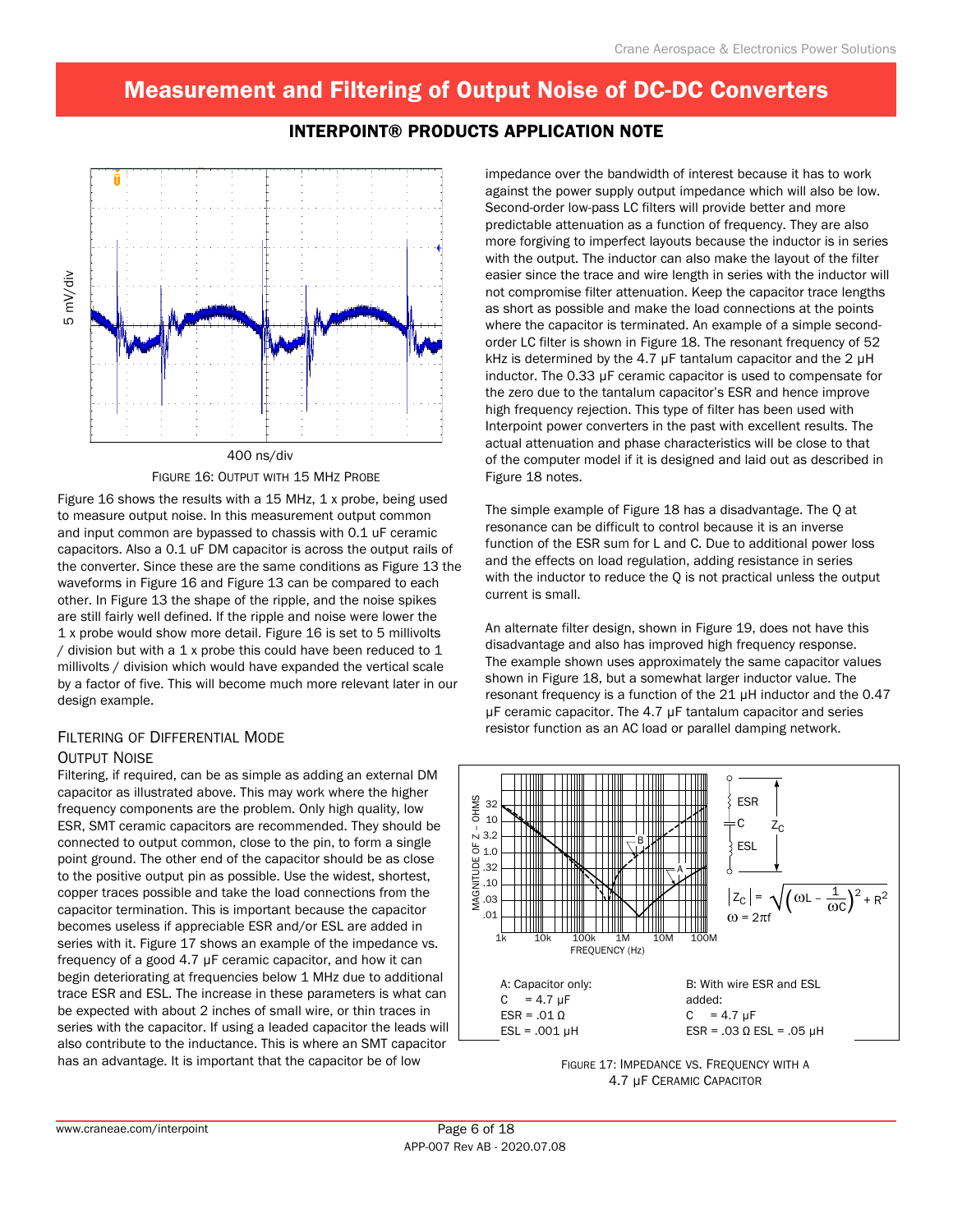

#### Interpoint® Products Application Note

L = 2  $\mu$ H;  $4^{1}/_{2}$ T #25 AWG on 7X4 mm pot core with air gap for AL =  $100$  nH/Turn<sup>2</sup>  $C_1$  = 4.7 µF tantalum  $C_2$  = 0.33 µF ceramic

In making a good filter, the quality of the electrical connections is everything. For the capacitors, the leads must be short. Excessive lead length will render the filter useless. Long leads in series with the inductor are permissible within reason.

L will carry 3 amps at  $B = 2.1$  kgauss. L can also be wound on a small low permeability toroid. Such as 6T of #26AWG on Magnetic Inc. MPP Core having an O.D. of 0.18 inches. MAG. Inc. PN 55147-AY

Figure 18: Output Filter Example

An external LC filter can affect load regulation. Using the smallest L value possible and keeping the inductor ESR small will help. The LC filter also acts as a series resonant circuit across the power converter output terminals and can affect the stability of the converter if the filter is under damped and the filter's resonant frequency is inside or close to the control loop bandwidth. Setting the filter's resonant frequency above 30 kHz should suffice for any Interpoint power converter. If the filter's resonant frequency is within or close to the converter's bandwidth, keeping the Q below 2 should be adequate for most Interpoint converters.

In reality the system load will most likely have many ceramic capacitors, and/or larger bulk capacitors as part of the load requirement. This capacitance will inherently become part of the filter. If the system capacitance dominates it can leave the 4.7 uF tantalum capacitor with a series damping resistor ineffective. Any load capacitors need to be included as part of the filter model when considering the attenuation and the Q of the filter. If significant bulk capacitance is part of the system load and it has significant ESR, or implements a series damping resistor, this can dampen a filter very well and in many cases can improve the stability of the converter. Sometimes the added capacitance can lower gain which can degrade the load transient response of a converter. On the other hand an un-damped filter that has a high Q can amplify any disturbances that occur at the filter's resonant frequency.

When using a converter with remote sense leads, and implementing an external LC filter, it is not recommended to connect the sense leads after an external filter inductor. This can add an extra two poles to the converter's control loop and cause instability.

#### Filtering Common Mode Noise

Common mode noise can be of importance in analog circuits where sensitive devices such as high resolution A/D converters, high gain instrumentation amplifiers, and/or video displays are involved. Common mode output noise represents noise components which are in phase in both output lines with respect to a common reference. This can lead to radiated and conducted noise problems if not corrected. The solution is to use case bypass capacitors from both input common and output common to case, and also a balun to place a high CM impedance in the input lines. The input bypass capacitor directs the case CM currents back into the return line, reducing radiated noise. A bypass capacitor can be replaced by a direct connection where permitted in the equipment spec, and the balun may not be needed. A combined DM and CM filter, using the low pass section of Figure 18 and the CM filter just discussed, is shown in the example of Figure 20. Design of the balun is covered in the paragraphs which follow.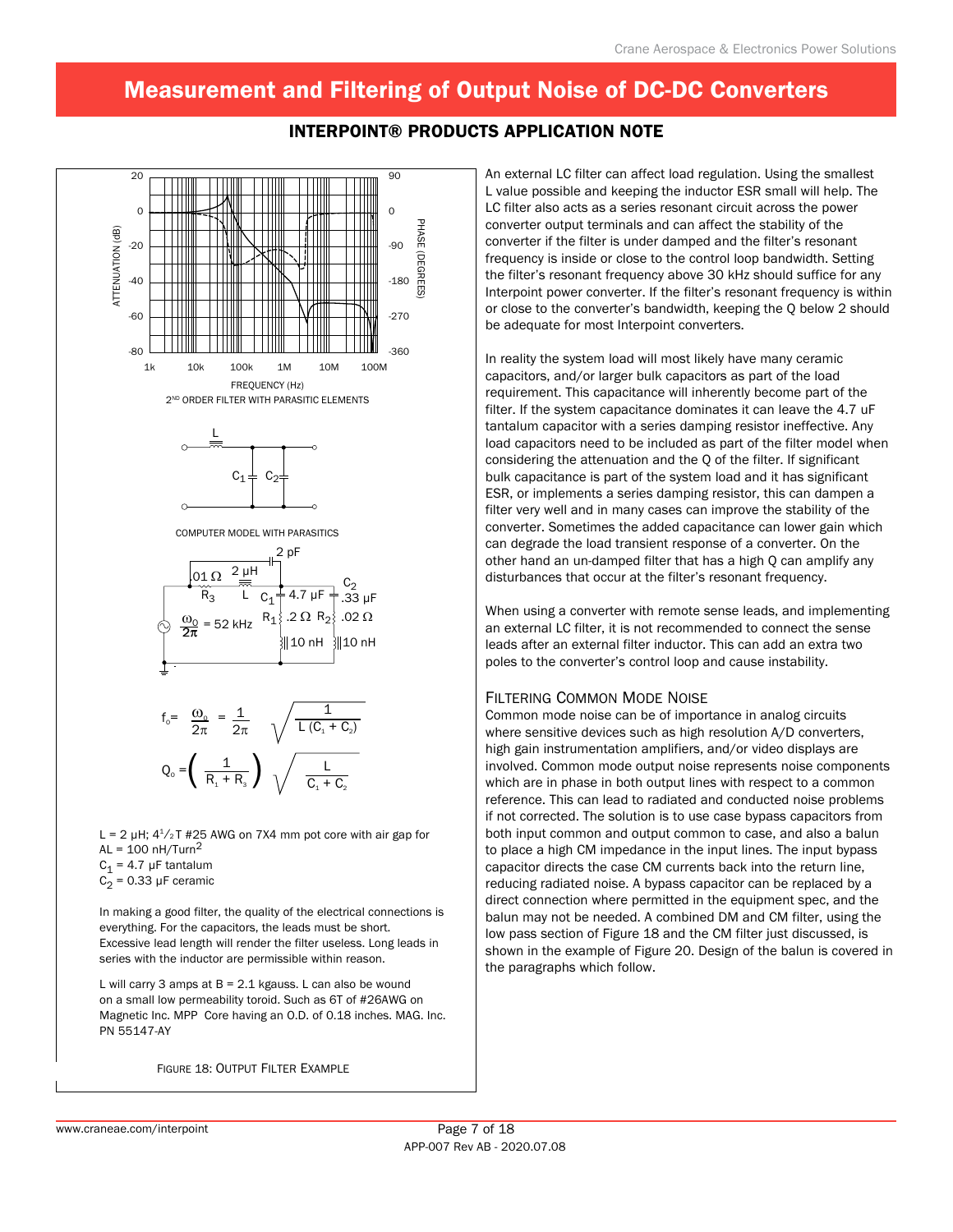



Figure 19: Well Damped Output Filter Example

#### Low Noise Output Filters For DC-DC Converters

Very low noise output filters can be implemented using baluns in both the input and output lines of dc-dc power converters. These are particularly effective where long lines or traces run from the power converter to the load. These filters use baluns of the types shown in Figure 21 and Figure 23. Single output power converters use a two winding balun, with a three winding balun used for dual output converters. The balun leakage inductance, created by the separated coils, is used for the DM filter. The CM filter is implemented first with a ceramic bypass capacitor which forms a capacitive divider with the primary to secondary transformer inter-winding capacitance. Secondly the balun forms a high frequency CM filter which works with the stray capacitance of the load side of the balun. This can be particularly effective where the load is on the other end of a pair of long wires.

A low noise output filter for an isolated single output MSA2805S power converter is shown in Figure 22. Here the filter is implemented using baluns in both the input and output lines. The input balun and ceramic bypass capacitor are used to attenuate CM input currents. This can also be accomplished to a limited degree by shorting the input return to the case where permitted in the equipment specification. Shunt capacitors  $(C_3, C_4$  and  $C_5$ ,  $C_6$ ) can be used to work against the balun leakage inductance to create a differential filter section. Both baluns are wound on high permeability ferrite toroids, with a 5000 perm core being the most practical, and are segment wound to create leakage inductance, each winding covering less than 180 degrees of core circumference. When segment winding is implemented, the separation of the windings prevents a short that may otherwise occur if the toroid were bifilar or trifilar wound. With a bifilar wound core the two windings will be touching in many places which could create a short that could bring down the rail.



Figure 20: Power Converter – DM and CM Noise Model with External Filters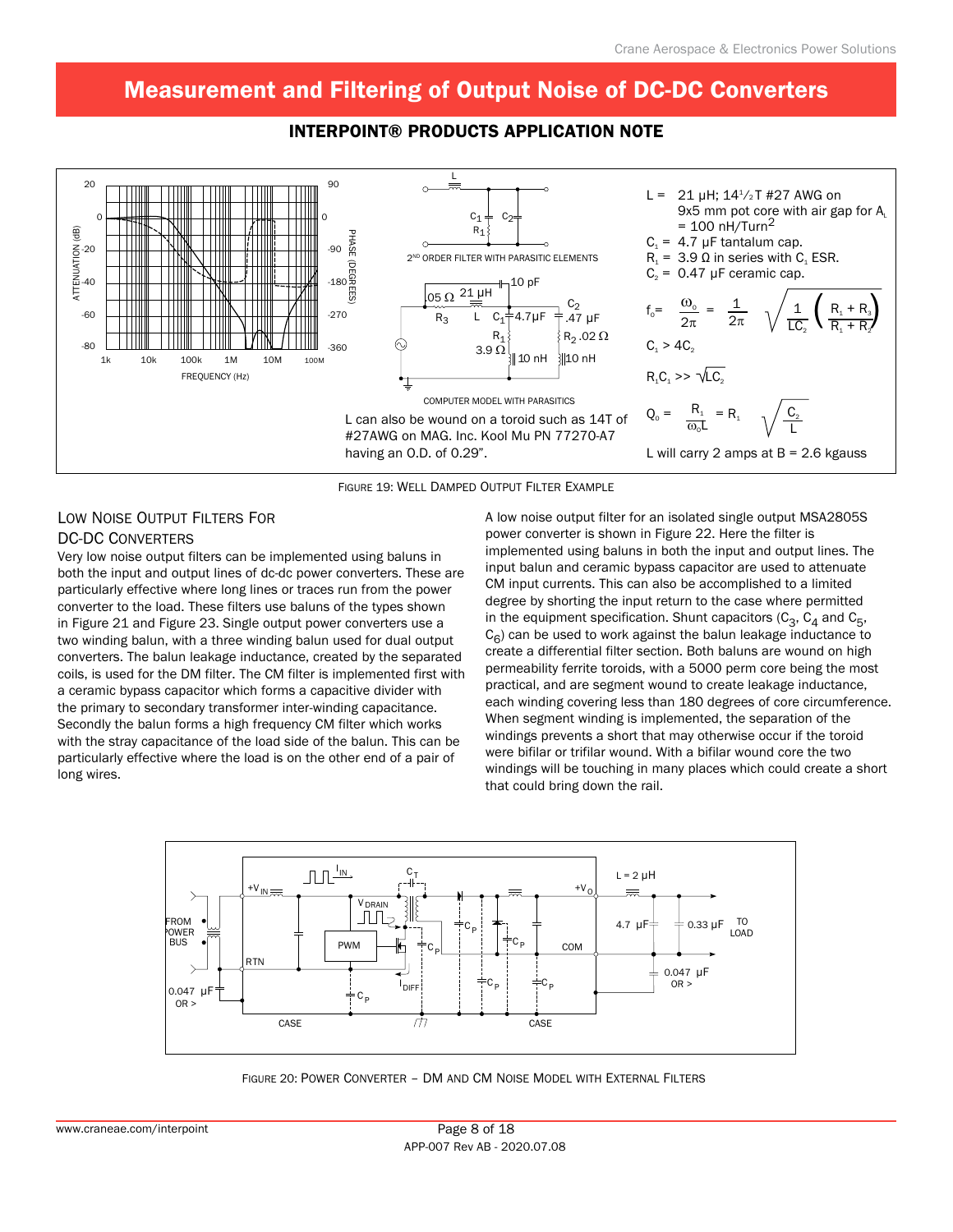### Interpoint® Products Application Note



Figure 21: Balun with Two Segmented Windings

When wound with equal turns on each winding, the net ampere turns in the core will always be zero when used as shown

in Figure 21 and Figure 23. A solid tantalum capacitor, paralleled with a ceramic capacitor for improved high frequency performance, is used for the DM filter. This is the DM filter example of Figure 18, where the leakage inductance serves as the DM inductor. The leakage inductance is in the air, not the core, and therefore cannot be saturated. The circuit of Figure 22 was built as described on copper clad vector board using readily available components, and layout techniques to minimize trace ESL and ESR in series with the capacitors. The result was a DM and/or CM output noise level of a few millivolts peak to peak. The measurement bandwidth was 100 MHz.

A low noise output filter circuit for a dual MSA power converter is shown in Figure 24. This is similar to Figure 22 except for the three winding balun and the two additional DM output capacitors. Here, the balun is also segment wound to create leakage inductance, each winding occupying less than 120 degrees of core circumference. When phased as shown, and with equal turns on each of the three windings, the net ampere turns in the core will



Figure 23: Balun with Three Segmented Windings

always be zero regardless of load distribution. This circuit was also built on copper clad vector board using readily available components with about the same results as for Figure 22.

The baluns should be designed using Ferrite materials having a relatively high permeability of approximately 5000. The high permeability allows a high CM inductance with a minimal number of turns, resulting in reduced copper loss, distributed capacitance and core size. Since the balun net ampere turns are always zero, when used as in Figure 22 and Figure 24, the only thing limiting small size is copper loss/temperature rise, the availability of small cores and how physically small the balun can be made.

A simplified equivalent circuit for a two winding balun is shown on Figure 21. The leakage inductance is shown as an additional DM inductor in series with the balun. The



 $C_1$  = 0.033 microfarad or > ceramic cap.

 $C_2$  = 0.033 microfarad or > ceramic cap.



common mode inductance is that of one winding and can be calculated knowing the core permeability and dimensions using the equation in Figure 21. The leakage inductance is much smaller than the former, on the order of ~1% of CM inductance, and should be measured on a sample balun by shorting one winding and measuring the inductance looking into the other winding. For the circuit example of Figure 24, the measured leakage inductance of the output filter balun was 3.5 µH at 0.5 MHz. The calculated CM inductance is 480 µH. Less space between the two coils would decrease the leakage inductance slightly while more space between the two coils would increase the leakage inductance slightly.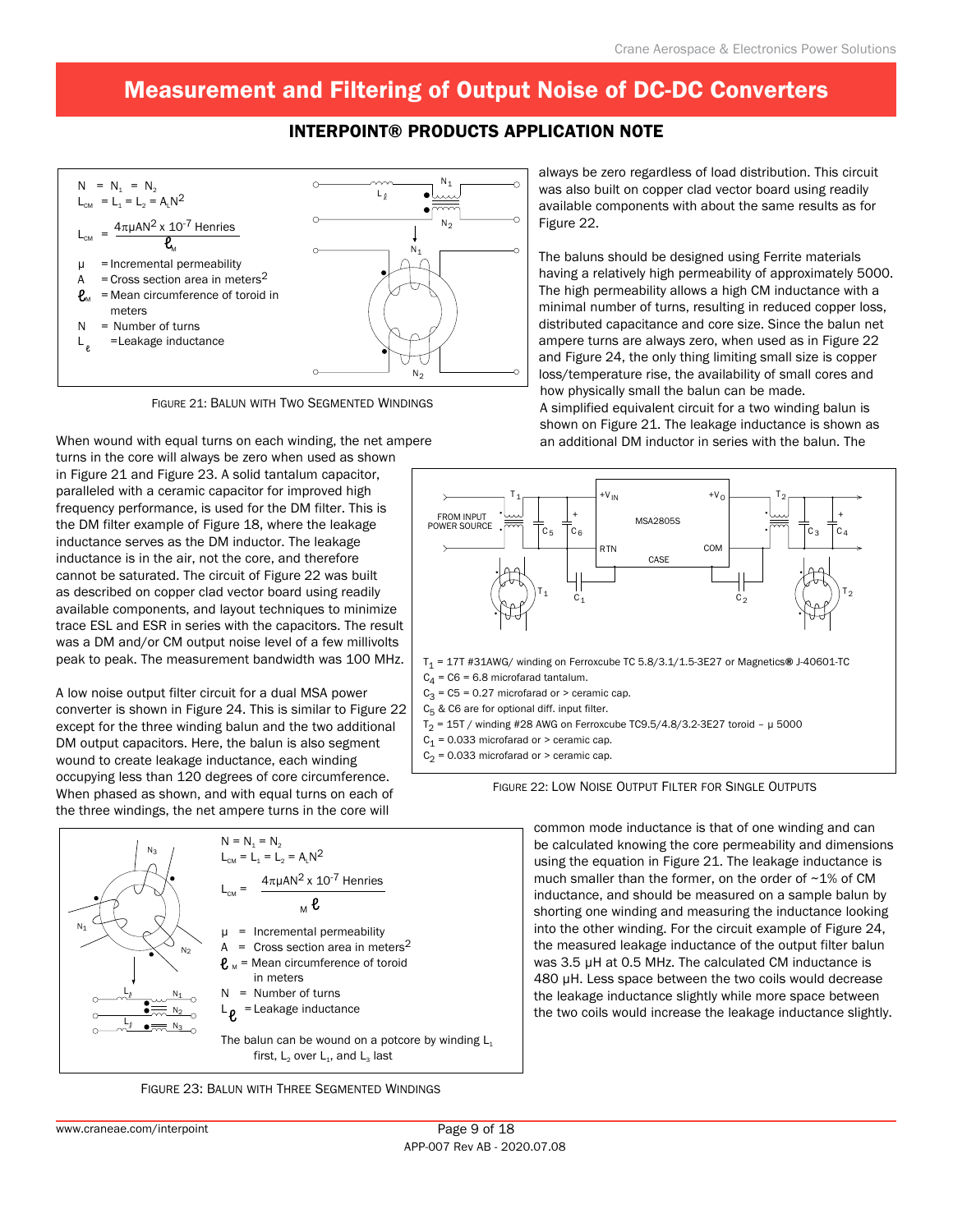### Interpoint® Products Application Note



Figure 24: Low Noise Output Filter for Dual Outputs

For the circuit example of Figure 24, the measured leakage inductance of the output filter balun was 1.44 µH at 0.5 MHz. This is the value of the component shown in series with two of the three windings. The calculated CM inductance is 214 µH. The filters of Figure 22 and Figure 24 as configured, have the DM inductance limited to the output balun leakage inductance. This works for most applications, but where additional DM inductance is required, an inductor can be added in series with the leakage inductance shown on the balun equivalent circuits in Figure 21 or Figure 23. The DM inductance will now be the sum of the leakage and added series inductance, which allows some added flexibility in the design of the DM output filter, such as the filter type of Figure 19 where a shunt damping network is used to control the Q. This can also allow the balun to be made on a pot or RM core by bifilar or trifilar winding since the DM filter is not now solely dependent on leakage inductance. In this case, use a high permeability ferrite material and a core pair with no air gap for the balun. The added DM inductor can



Figure 25: Second Order L.P. Filter

be made on a small Molyperm toroid or air gapped pot core.

The input CM filter can be part of an EMI power line filter, but must be close to the power converter to be effective. Where a separate balun is used, the CM natural frequency should be placed two to three octaves or more below the switching frequency. Since this

is a low pass filter, the exact frequency is not important. In Figure 22 and Figure 24, where the switching frequency is nominally 500 kHz, the CM natural frequency has been placed at around 62 kHz. A CM inductance in the 100 uH to 500 µH range should be used with the largest practical value of ceramic capacitor available.

The output CM filter case bypass capacitor should be the largest practical value which can be used. It is only necessary to bypass the output common to case since the output lines are shorted together by the DM filter capacitors. The output balun CM inductance can be the largest practical value provided that inter-winding capacitance is kept to less than approximately one picofarad. Stray capacitance on the load side of the balun, which determines the CM natural frequency with the CM inductance, can be expected to be no more than a few picofarads.

Designing the DM output filter requires knowledge of the amplitude of the power converter output ripple / noise so it can be ratioed with the required level at the filter output to determine the required filter attenuation. To determine the ripple level, use the maximum value of the device specification, which is usually at a restricted bandwidth and does not include high frequency switching spikes. It defines the envelope of the first few spectral components which need to be addressed, since the low pass filter will automatically take care of the high frequency switching components. Once the needed attenuation has been determined, the graph and equations of Figure 25 can be used to complete the DM output filter design. Use the maximum ESR to determine the location of the zero associated with the tantalum capacitor. The natural frequency of the filter can now be determined by calculation from the transfer function plot and the equations. Figure 18 and Figure 19 may also be helpful, but modeling in SPICE is highly recommended. Use the maximum value of ESR for your model to determine the attenuation and use the maximum and minimum value of ESR (if it is known) to determine the Q of the filter. Unless the DM filter is damped, its natural frequency should not be set inside the control loop band width of the power supply to avoid instability. This is because the output filter appears to the power supply as a series resonant circuit and will act as a crowbar on the output at its natural frequency. For most Interpoint power converters, using 30 kHz as the lower limit should be adequate although for many Interpoint models the bandwidth can be significantly lower. If a better approximation of a converter's bandwidth is needed our Applications Department can assist in providing information for a particular converter. (See contact information on page 18.)

In cases where the above guidelines don't produce enough attenuation, an additional second order DM filter section can be cascaded with the first. In doing this, place the natural frequency of the second section one or more octaves above that of the first. Consider using a small Molyperm toroid for the inductor and make sure the inductance is the expected value due to the influence of the dc current on the magnetizing force and thus the core permeability. Output filters using output inductors and capacitors to provide very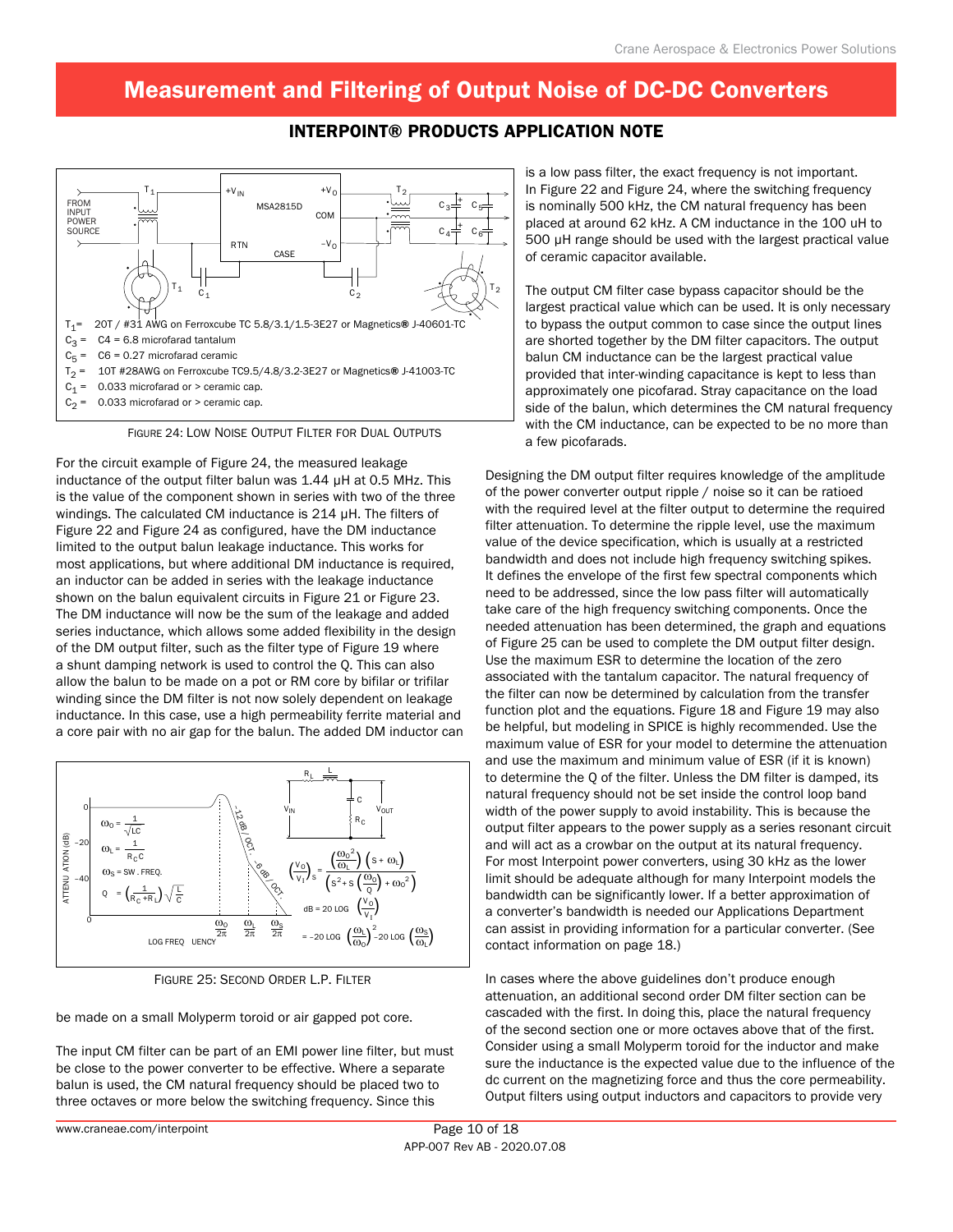#### Interpoint® Products Application Note

low CM and DM noise levels have been discussed. These filters are applicable to any switching power supply where low output noise is a requirement. The user should be aware that the output filter may cause additional dynamic regulation or other errors, and should be careful to test for these effects before committing to a final design.

#### EXAMPLES

#### DESIGN EXAMPLE 1

Assume the maximum allowable ripple and noise for a system specification is 10 millivolts peak to peak, and the converter to be used is capable of providing 15 volts at 2 amps. The specifications for the output ripple voltage on the converter datasheet are 25 millivolts peak to peak typical, and 40 millivolts peak to peak maximum at 25°C. Over temperature (-55°C to 125°C) the output ripple is 40 millivolts peak to peak typical, and 90 millivolts peak to peak maximum. Although the application will never be close to either temperature extreme, the worst case of 90 millivolts peak to peak will be used. This means the external filter will need to provide 19 dB of attenuation (20 log (90/10)) at the switching frequency of 600 kHz. For simplicity -20 dB will be used.

The system implements 58 uF of tantalum capacitance and 4 uF of ceramic capacitance as required by the load. Since the system capacitance is significant it will inherently become part of the filter. The maximum ESR of the tantalum capacitance is 0.3 ohms and the minimum ESR is assumed to be 0.1 ohms. With an ESR of 0.3 ohms, the lead frequency created by the ESR will be  $9.1$  kHz ( $1/(2\pi \times 0.3)$  $x$  58 x 10<sup>-6</sup>)) and the 58 uF capacitor will not be very effective at the 600 kHz switching frequency. For the design it is assumed only the 4 uF of ceramic capacitance will contribute to the filtering and an inductor will be needed to meet the attenuation specification. It is also assumed that the trace resistance and inductance in series with the ceramic capacitors are negligible. With an LC filter using high quality ceramic capacitors, the roll off at the filter's resonant frequency will be -40 dB/decade. The resonant frequency needed to provide 20 dB of attenuation at the switching frequency is determined by equation 1, where  $f_{SW}$  is the converter's switching frequency, and  $f_0$  is the natural resonant frequency of the external filter.

Equation 1 Attention = 40 Log 
$$
\frac{f_{\text{SW}}}{f_0}
$$

Substituting 600 kHz for  $f_{SW}$ , 20 dB for the attenuation, and dividing both sides of equation 1 by 40, we can simplify the equation and solve for  $f_0$ 

 $20 = 40$  Log (600 kHz/f<sub>0</sub>), Log (600 kHz/ $f_0$ ) =  $\frac{1}{2}$ ,  $10^{1/2}$  = (600 kHz/f<sub>0</sub>),

Solve for 
$$
f_0 = \frac{600 \times 10^3}{10^{1/2}}
$$
.

Solving for  $f_0$  we get a filter resonant frequency of 190 kHz. Now that the filter's resonant frequency and capacitance are known we can find the inductance using equation 2 and solving for L.

Equation 2 
$$
f_0 = \frac{1}{2\pi \sqrt{LC}}
$$
,

Solve for L 
$$
L = \left(\begin{array}{cc} \frac{1}{2\pi} & \end{array}\right)^2 \frac{1}{C}
$$

Substituting 190 kHz for  $f_0$ , and 4 uF for C, into equation 2,

$$
L = \left(\frac{1}{2\pi (190 \times 10^3)}\right)^2 \left(\frac{1}{4 \times 10^{-6}}\right)
$$

the inductance needed is 0.175 uH. With an inductance of 0.175 uH, the physical size of the inductor will be very small. Molyperm cores are a good choice and are available from many manufactures. In this case an MPP core, part number 55177-A2, from Magnetics®, was chosen. The dimensions for this core are,  $OD = 0.208$  inches (5.28 mm), ID = 0.073 inches (1.85 mm) and height = 0.125 inches (3.18 mm). A smaller core could have been used but the 55177-A2 was a core we had on hand. The inductance, L, is a function of the number of turns on the core, N, and the A<sub>L</sub> value of the core (L =  $N^2$  $x A_L$ ). The  $A_L$ , value from the catalog is 67 mH/1000 turns (or 67 nH) and the desired inductance is 0.175 uH. Solving for N we get 1.6 turns which will be rounded up to two turns. Using two turns equates to an inductance of 0.27 uH which will provide margin. To make sure the core does not saturate we determine the magnetizing force (H) in oersteds. The equation used to determine the magnetizing force is H =  $(0.4 \pi N I)/L$  where H is in oersteds, N is the number of turns on the core, I is the current flowing through the coil, and  $L_a$  is the magnetic path length of the core in centimeters. In this case  $N =$ 2 turns,  $I = 2$  amps, and from the catalogue  $L<sub>e</sub>$  is 1.06 cm. Solving for H we get 4.7 oersteds. The permeability of the 55177-A2 core is 200 u and the "Permeability versus DC Bias" curves shows that at 4.7 oersteds there is no decrease in permeability. A decrease in permeability is acceptable as long as we have accounted for the decreased inductance due to the dc current.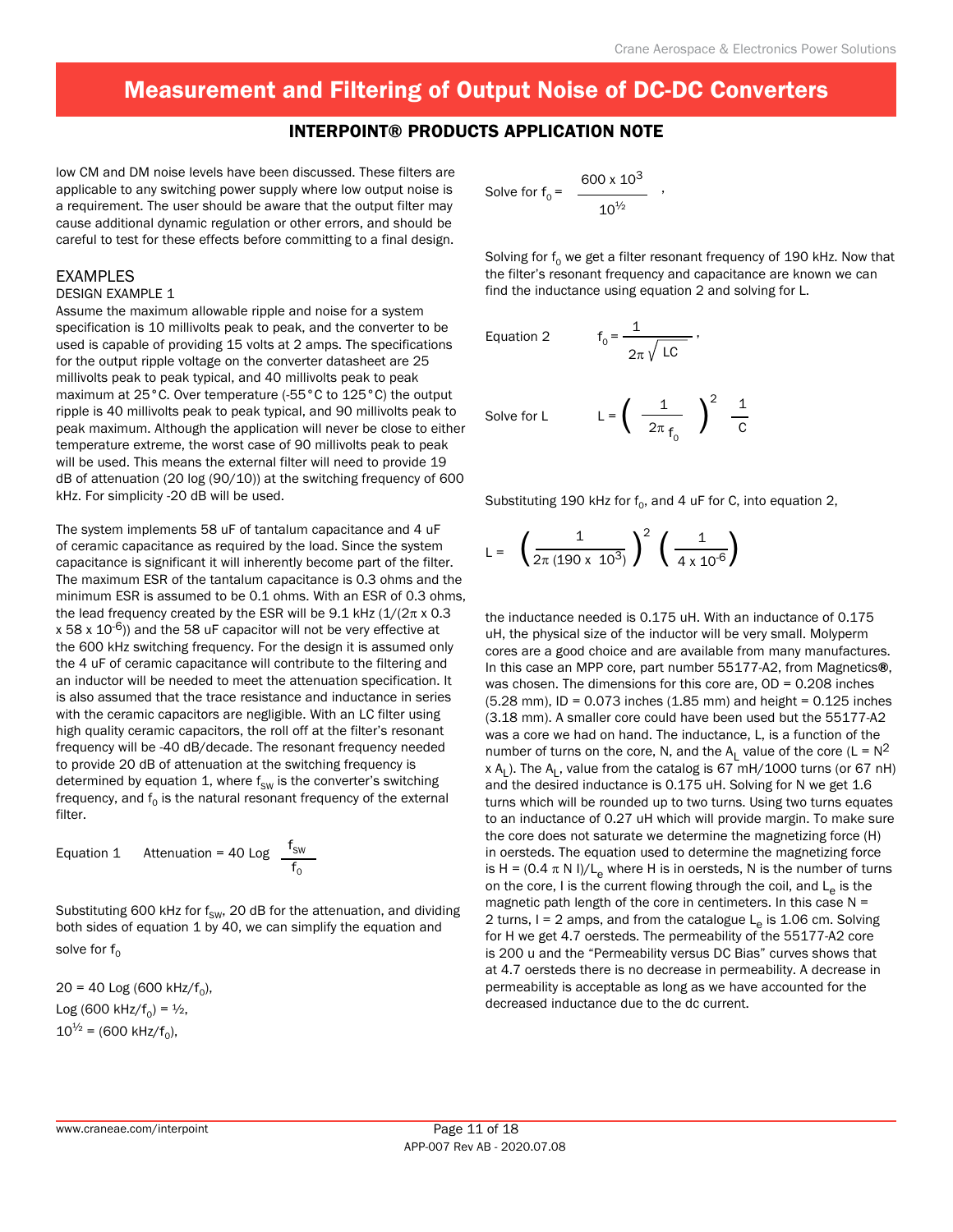

### Interpoint® Products Application Note



The filter's resonant frequency with a 0.27 uH inductor and a 4 uF capacitor is 153 kHz. Plugging 153 kHz into equation 1 gives an attenuation of 23.7 dB. The next step would be to model the results in SPICE. A schematic of the model is shown in Figure 26 and the simulation results are shown in Figure 27. The simulation results show the attenuation is -23.5 dB at 600 kHz which agrees very well with our calculations. The predicted resonant frequency is 153 kHz but due to the influence of the 58 uF of capacitance the resonant frequency is closer to 120 kHz. The Q is around 1.25 and is beyond the converter's bandwidth so it is not a concern.

The next step would be to model the filter using the lower capacitor ESR, which in this case is 0.1 ohms. The schematic of the model is shown in Figure 28 and the results are shown in Figure 29. With the lower ESR the attenuation is -25.3 dB at 600 kHz and the Q of the filter is still around 1.25 with a resonant frequency of 33 kHz.

A scope capture of the ripple and noise for the converter operating at full load, without any filtering, is shown in Figure 30. The results show 112 millivolts peak to peak using the barrel of the scope probe for the ground connection. The next step was to suppress the CM noise. This was accomplished by adding a 0.1 uF ceramic capacitor from input common to chassis and a 0.1 uF ceramic capacitor from output common to chassis. The results are shown in Figure 31, where the noise has increased from 112 millivolts peak to peak to 364 millivolts peak to peak. Now the CM noise has decreased but the DM noise has increased significantly. The high frequency DM noise is not a problem as the addition of our DM filter will take care of this.

To check the measurement against the datasheet we use the 2 MHz scope probe shown in Figure 5 "C: Alternate Method". The results are shown in Figure 32 but need to be to be multiplied by 2 to compensate for the  $x \frac{1}{2}$  probe. With the multiplication factor the results are 12.6 millivolts peak to peak and are well below the datasheet specifications.

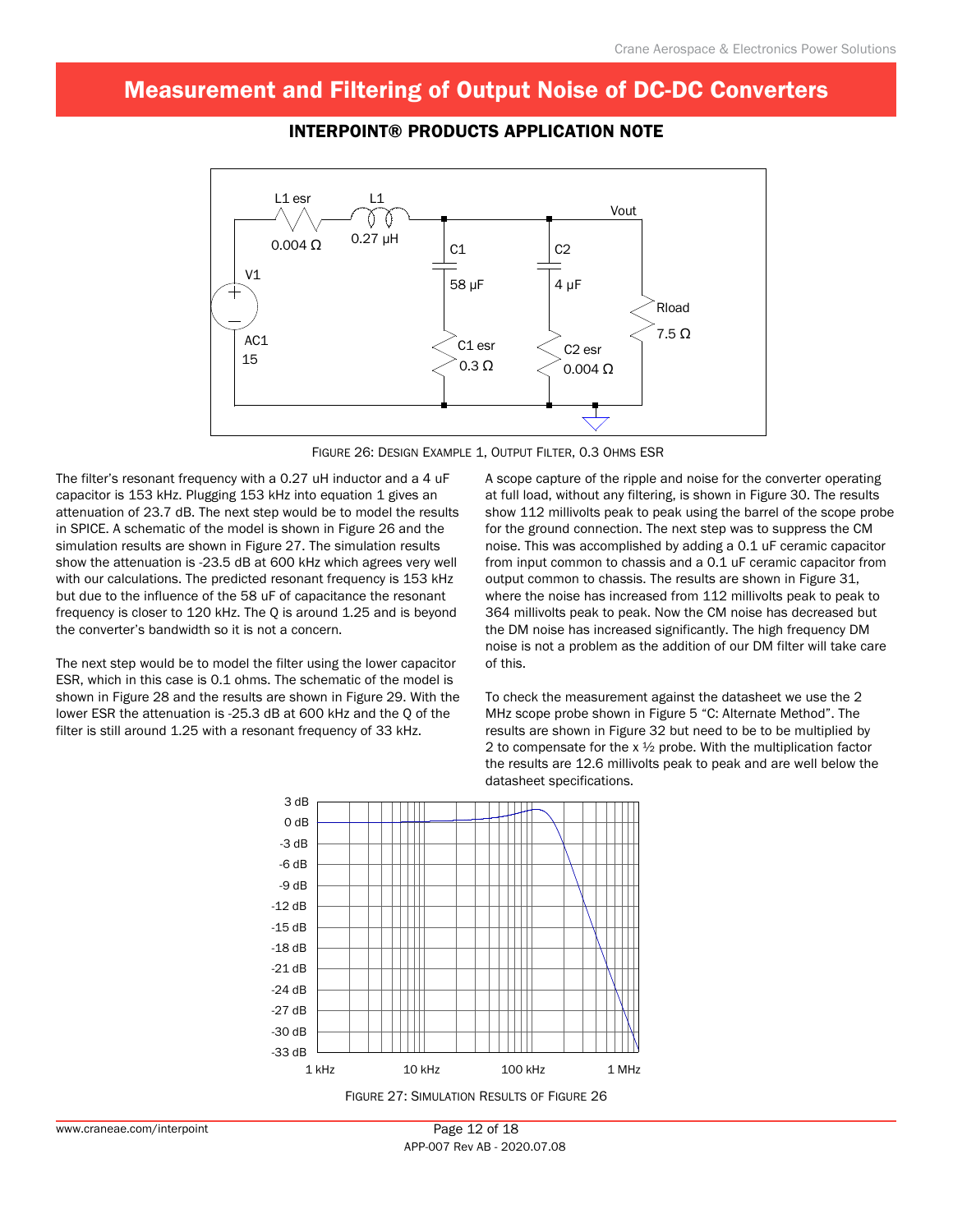

### Interpoint® Products Application Note



Now that the CM noise has been suppressed, we add the DM filter shown in Figure 26. The results, with the filter added, are shown in Figure 33. The results are 7.2 millivolts peak to peak, however, even without the converter running the results still shows 7.2 millivolts peak to peak. This would indicate most of what is showing up on the scope is ambient noise. To read a voltage with such small amplitudes a 1 x probe should be used. Figure 34 shows the same measurement using a 15 MHz, 1x probe. The results show 1.12 millivolts peak to peak but even without the converter running the scope showed 0.8 millivolts peak to peak. We will assume that this is an accurate measurement. This example illustrates that with only the additions of a very small inductor, very good results can be achieved. This inductor can be made with minimal time and cost and with two turns should be very easy to construct and should allow for a smaller toroid to be used.



Figure 30: Output Full Load, No Filter



Figure 31: Output Full Load, No Filter, CM Suppressed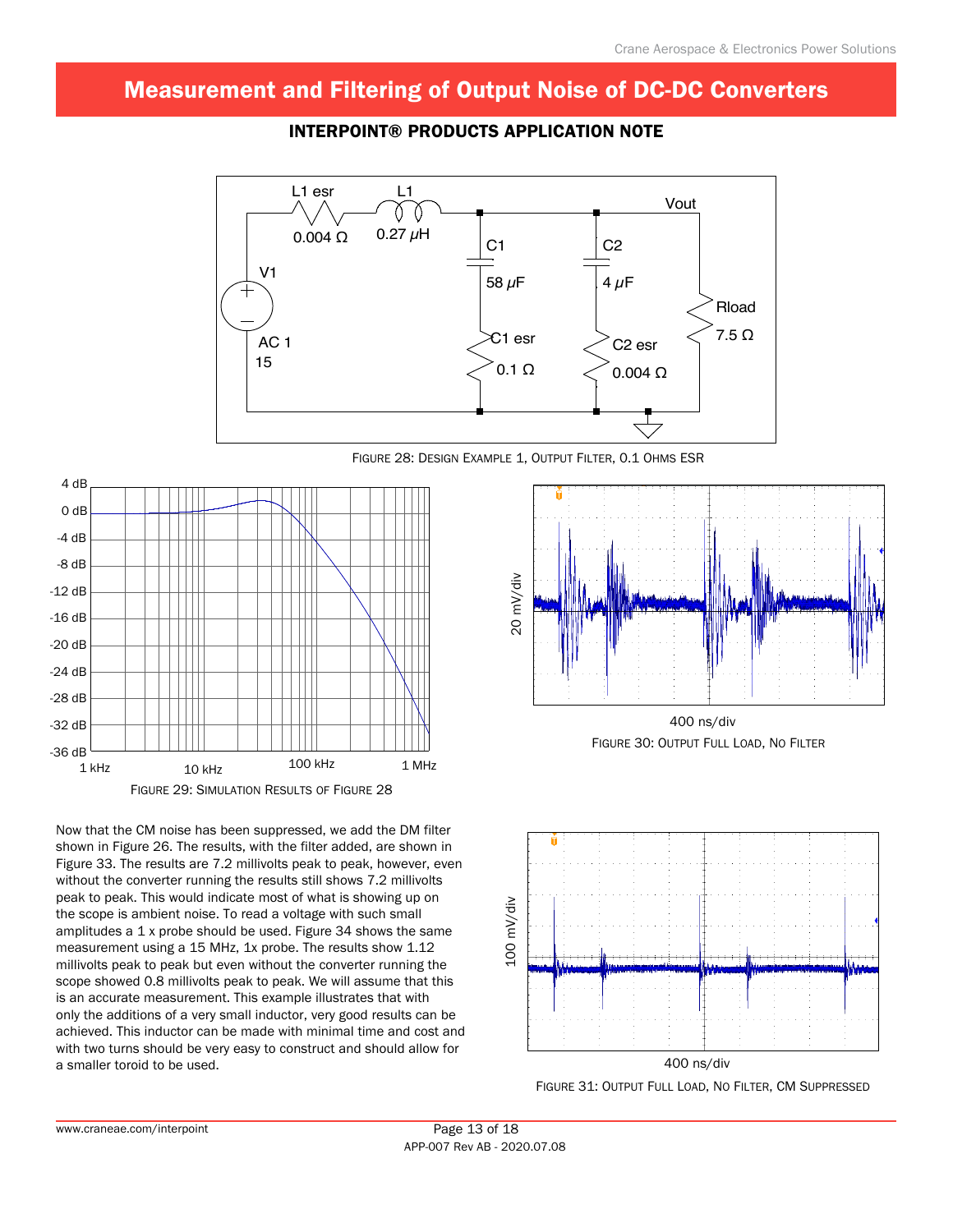### Interpoint® Products Application Note

#### DESIGN EXAMPLE 2

The previous example used a forward converter which is typically less noisy than a fly-back converter. Our next example will consider a discontinuous mode fly back converter. As in the last example, assume the maximum ripple and noise for the system specification is 10 millivolts peak to peak and the converter to be used is a flyback converter that provides 5 volts at 1 amp, and operates at 500 kHz. The systems requirements are 5 volts at 0.8 amps and the maximum temperature range the converter will see in this application is -20°C to 80°C. The output ripple specifications on the converter's datasheet are 125 millivolts peak to peak typical, and 350 millivolts peak to peak maximum at 25°C, and 525 millivolts peak to peak maximum over temperature (-55°C to 125°C). These noise levels are significantly higher than the datasheet specification used in our previous example

In this case the system has a little over  $1$  uF of ceramic capacitance but the capacitance is made up of many smaller capacitors sprinkled across the board and strategically located in noise sensitive areas. Since many of these small capacitors are buried in traces, which have inductance and resistance we will assume they are not part of the filter. In this case we will add 2 uF of additional ceramic capacitance after the inductor and assume the 2 uF is the only capacitance. Since the maximum output ripple specification on the datasheet is 525 millivolts peak to peak and the system requirement is 10 millivolts the attenuation needed is 34 dB (20 log (525/10)). With a switching frequency of 500 kHz, and 34 dB of attenuation, we can use equation 1 and solve for  $f_0$  which in this case is 71 kHz (500 x  $10^3 / 10^{34/40}$ ). Now that we know the resonant frequency of the filter and the filter capacitance, we can use equation 2 and solve for L which is 2.5 uH. Note that if we had a specific inductor that we wanted to use we could use equation 2 and solve for C instead of L.

The same 55177-A2 core that was used in the last example will be used here. If six turns are used the inductance is 2.4 uH ( $6<sup>2</sup>$  x 67) nH = 2.4 uH) which is a little shy of our goal. The core will easily accommodate another turn so seven turns of 25 AWG will be used which will increase the inductance to 3.3 uH. With seven turns, and 0.8 amps of current, the inductor has a magnetizing force of 6.6 oersteds (0.4  $\pi$  x 7 x 0.8) / 1.06) which puts the inductance at about 97% of calculated value, or 3.2 uH. Using Equation 2, the resonant frequency is 63 kHz and using Equation 1, the attenuation is 36 dB at 500 kHz.

The datasheet specifications for the switching frequency are 400 kHz to 600 kHz so if we want to be conservative 400 kHz should be used for the calculations. With a 3.2 uH inductor and 2 uF capacitor, the attenuation at 400 kHz is -32 dB. Since the converter's temperature is well within either extreme, and full power is not required, the filter design should be okay. Latter scope captures will show the difference between in output ripple voltage for MSA2805S operating with load currents of 1 amp and 0.8 amps. If the goal is to meet the 10 millivolts peak to peak specification under all possible conditions,



Figure 32: Output Using 2 MHz x ½ Probe



Figure 33: Output with Figure 26 Filter 400 ns/div



Figure 34: Output with Figure 26 Filter 400 ns/div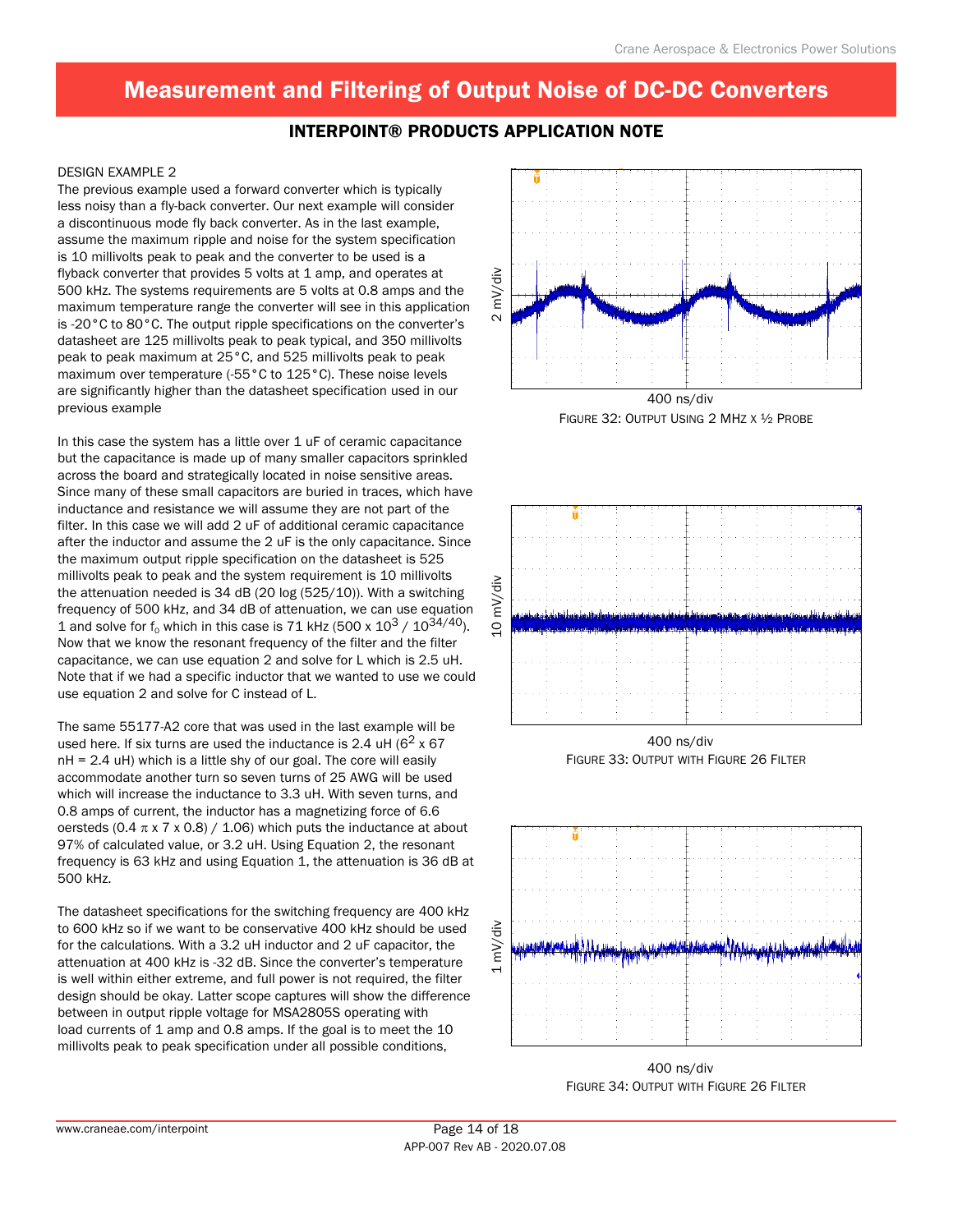

### Interpoint® Products Application Note



then adding another turn on the core would provide 4 uH of inductance and we would meet our target of -34 dB at 400 kHz.

The next step would be modeling the filter to determine the Q of the filter and verify the attenuation. The schematic of the model is shown in Figure 35 with the results shown in Figure 36. The Q is 4.8 at 62 kHz and the attenuation is -36 dB at 500 kHz, which agrees fairly well with our calculations. The Q is very high but at 62 kHz the stability of the converter should not be an issue. However, any disturbances that occur at the filter's resonant frequency will be amplified by the filter's Q. If this is a concern, which we will assume it is, a damping network can be added. The damping network will be a 10 uF capacitor with a series 1 ohm resistor. Verify that any capacitance used as part of a damping network, does not have significant ESR. If it does this needs to be taken into account and the damping resistor may need to be adjusted accordingly. The schematic of the model with its damping network is shown in Figure 37 and the simulation results are shown in Figure 38. The simulation shows the Q is 1.3 at around 25 kHz and the attenuation at 500 kHz is -36 dB. If the inductor's capacitance, and capacitors

ESL are known, they can be added to the model for more accuracy. At 500 kHz to 600 kHz the effects should be negligible for most components.

Figure 39 shows a scope capture of the output ripple and noise for the converter without filtering of any kind. Although our example assumes 0.8 amps of output current, the data was taken at the full load capability of 1 amp. The results show 1.38 volts peak to peak. By bypassing input common to chassis and output common to chassis the results did not improve significantly. This will be revisited after implementing the filter as the noise levels will be much lower and the contribution of the CM noise will be more pronounced. To get an idea of the effects of adding ceramic capacitance to the output, a 0.47 uF ceramic capacitor was soldered on the PCB.

The measurement, shown in Figure 40, has decreased from 1.38 volts peak to peak to 134 millivolts peak to peak. Note that the noise has significantly decreased leaving mainly the ripple voltage. The 0.47 uF capacitor was placed on the board directly by the converter's output pins and the measurement was taken very close

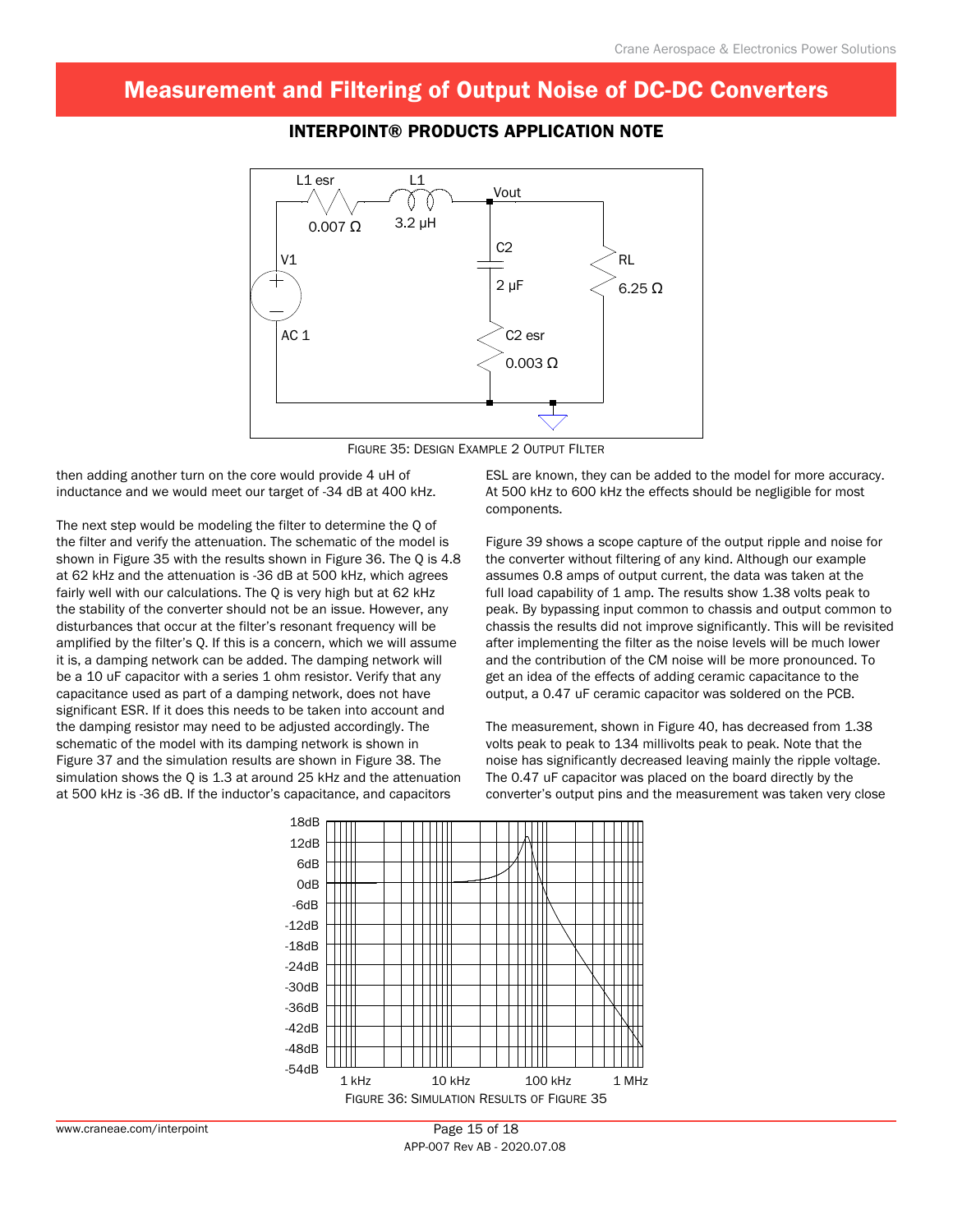

### Interpoint® Products Application Note



to the capacitor. With the capacitor further away from the output pins, and not measuring directly at the capacitor, the noise portion of the measurement increases. This shows how a little capacitance with proper layout techniques can significantly improve the high frequency noise portion of the waveform.

The 0.47 uF capacitor was removed and the filter in Figure 37 was added to the converter's output. The results are shown in Figure 41. Here the lower frequency ripple is no longer present but the high frequency noise remains. The results are 40 millivolts peak to peak. To determine if this is CM noise a 0.1 uF ceramic capacitor was connected from input common to chassis and a 0.1 uF ceramic capacitor was connected from output common to chassis. The results are shown in Figure 42. This indicates that the high frequency noise in Figure 41 is CM noise. The results of Figure 42 show 8 millivolts peak to peak but even without the converter running the measurement did not change much which would indicate much of

this is ambient noise. To determine the real noise level a 15 MHz, 1x scope probe was used and the data was retaken. The results, shown in Figure 43, are 3.1 millivolts peak to peak and the ripple voltage, which is missing with the 10x probe, is now very pronounced. This shows the importance of using a 1x probe when the ripple and noise are at such low levels. There is still some high frequency noise that can be cleaned up by adding another 0.1 uF capacitor from the positive 5 volt rail to chassis. The results with the additional 0.1 uF ceramic capacitor from the positive output to chassis are shown in Figure 44. Now the noise is completely gone and we are only left with the 500 kHz ripple voltage that measures 2.48 millivolts peak to peak. Now we can compare the actual attenuation with the calculated attenuation above. The 134 millivolts peak to peak measurement in Figure 40 is the 500 KHz ripple voltage without any noise.



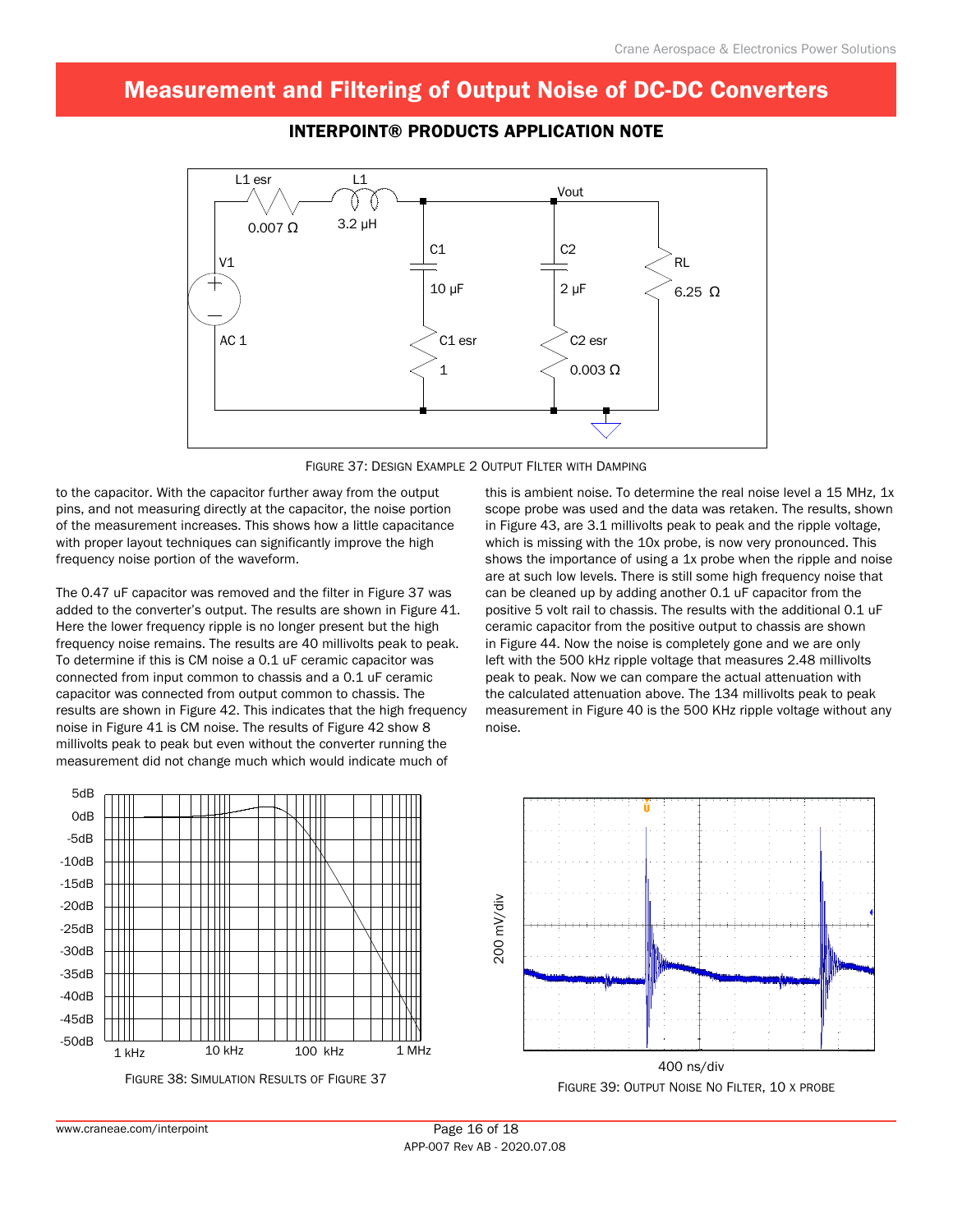



Figure 40: Output Noise with 0.47 uF Cap, 10 x probe

Comparing this to the most recent measurement of 2.48 millivolts peak to peak would indicate a reduction of 54,

 $\frac{2.48}{134}$  or -35 dB (20 log  $\frac{1}{54}$ ) which is very close to our

calculation of -36 dB. The 0.47 uF cap, used in Figure 40 to suppress the noise, most likely provided some attenuation of the ripple which would have made the measured value closer to the calculated value as the 0.47 µF was not present.

Since all of the measurements were taken at 1 amp of output current, and the application calls out for 0.8 amps, the data with the output filter and three 0.1 uf chassis bypass capacitors, was retaken at 0.8 amps. The results are shown in Figure 45 where the ripple has decreased from 2.48 millivolts peak to peak to 2 millivolts peak to peak. This is well below the 10 millivolts peak to peak specification.



400 ns/div

Figure 41: Output with Figure 37 Filter



Figure 42: Output with Figure 37 Filter, CM Suppressed. 10 x Probe

Most ceramic capacitors will decrease in value with a bias voltage applied across them. This should be considered when designing an external filter.

This shows how a few components can be used to provide excellent results. Each application will be slightly different and needs to be considered on its own merits.



400 ns/div

Figure 43: Output with Figure 37 Filter, CM Suppressed, 1 x Probe

10 mV/div

10 mV/div